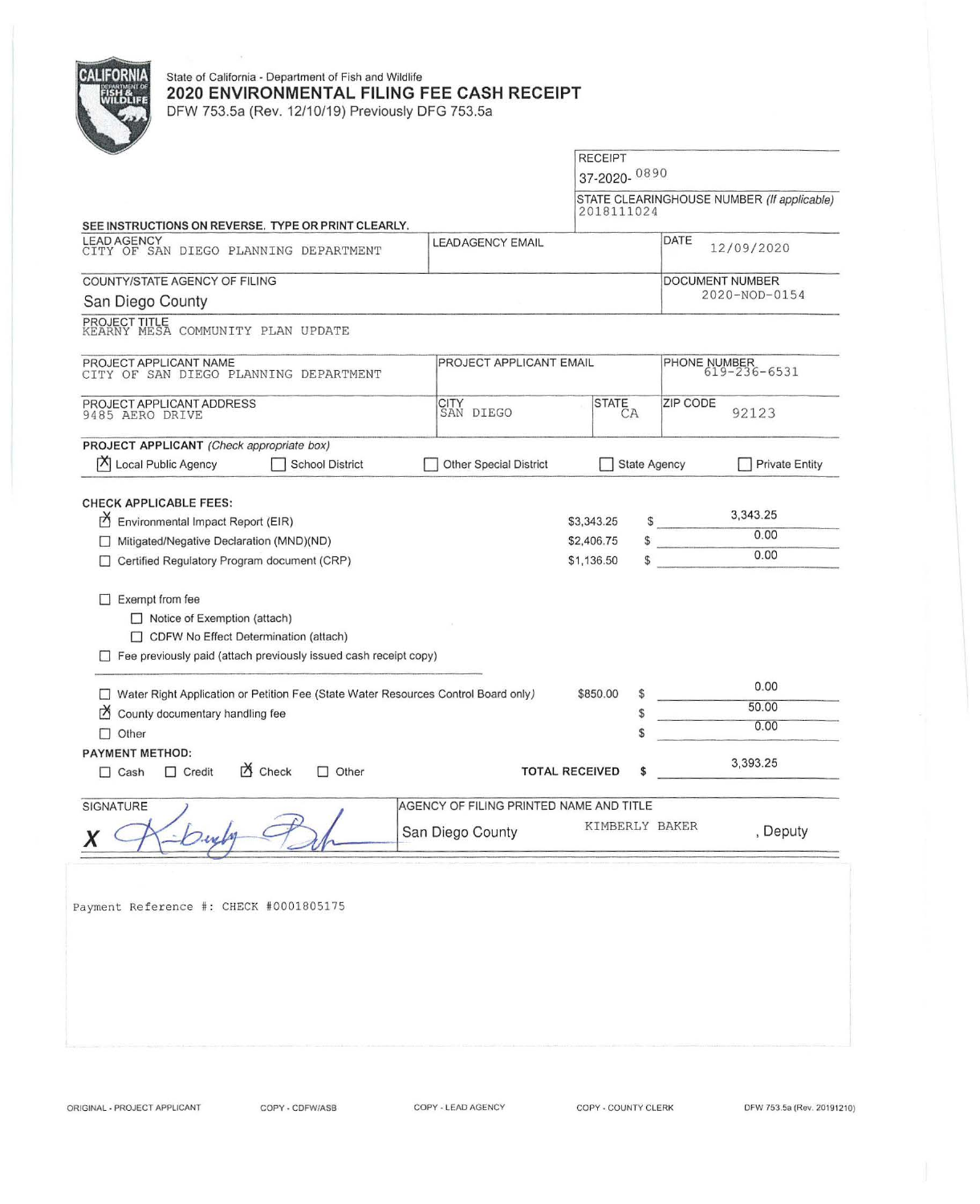## **NOTICE OF DETERMINATION**

**TO:** \_\_x\_\_ RECORDER/COUNTY CLERK P.O. Box 1750, MS A33 1600 PACIFIC HWY, ROOM 260 SAN DIEGO, CA 92101-2422

> $X$  OFFICE OF PLANNING AND RESEARCH 1400 TENTH STREET, ROOM 121 SACRAMENTO, CA 95814

PROJECT NUMBER: 607857 PERMIT NUMBER: NA

PLANNING DEPARTMENT 9485 AERO DRIVE, MS 413 SAN DIEGO, CA 92123

**FROM:** CITY OF SAN DIEGO

STATE CLEARINGHOUSE NUMBER: 2018111024

PROJECT TITLE: Kearny Mesa Community Plan Update

PROJECT LOCATION: The Kearny Mesa Community Plan area (Community Plan area) is located in the central portion of the City of San Diego. The Community Plan area encompasses approximately 4,423 acres and is bounded by State Route (SR) 52 on the north, Interstate (I-) 805 on the west, and 1-15 on the east. The Community Plan area is bounded by properties south of Aero Drive and those extending to Friars Road along the western edge of 1-15 on the south. Marine Corps Air Station (MCAS) Miramar is located to the north of the Community Plan area, the community of Tierrasanta is to the east, the communities of Serra Mesa and Mission Valley are to the south, the community of Clairemont Mesa is located to the west, and a small portion of the community of Linda Vista is adjacent to the southwest.

The Community Plan area is predominantly urbanized and largely developed with industrial, commercial, and office uses due its role as a major employment center. Other uses include residential, institutional, educational, recreation, open space, Montgomery-Gibbs Executive Airport, transportation facilities/utilities, and vacant land. Development is concentrated on the relatively flat mesa top that characterizes most of the landform within the Community Plan area. Two major canyons traverse the community, including Murphy Canyon that parallels 1-15 along the eastern Community Plan area boundary and a tributary canyon of the San Clemente Canyon that extends into the northwest portion of the Community Plan area between the 1-805 and SR 52.

DESCRIPTION OF ACTION: **CITY COUNCIL APPROVAL AND ADOPTION** of the Kearny Mesa Community Plan and associated discretionary actions (collectively referred to as the "project"). The project is a comprehensive update to the Kearny Mesa Community Plan, which is intended to guide future development of the Community Plan area. It articulates an overall vision, designates land uses, and provides a comprehensive set of policies for new development within the Community Plan area. The project incorporates relevant policies from the City of San Diego General Plan (General Plan), and provides a longrange, comprehensive policy framework and vision for growth and development in Kearny Mesa. The project provides community specific policies that further implement the General Plan with respect to the distribution and arrangement of land uses and the local street and transit network; urban design guidelines; recommendations to preserve natural open space and historic and cultural resources; and provision of public services to the Community Plan area. The project maintains employment areas and identifies village areas. The project also enhances community connections with a comprehensive network of complete streets and urban pathways.

In addition to adoption of the Community Plan, the project includes: amendments to the General Plan to incorporate the Community Plan land uses; amendments to the Land Development Code; and a comprehensive rezone. These actions together with the proposed Community Plan Update form the project analyzed in the Program Environmental Impact Report. Discretionary actions by other agencies include a recommendation from the San Diego County Regional Airport Authority.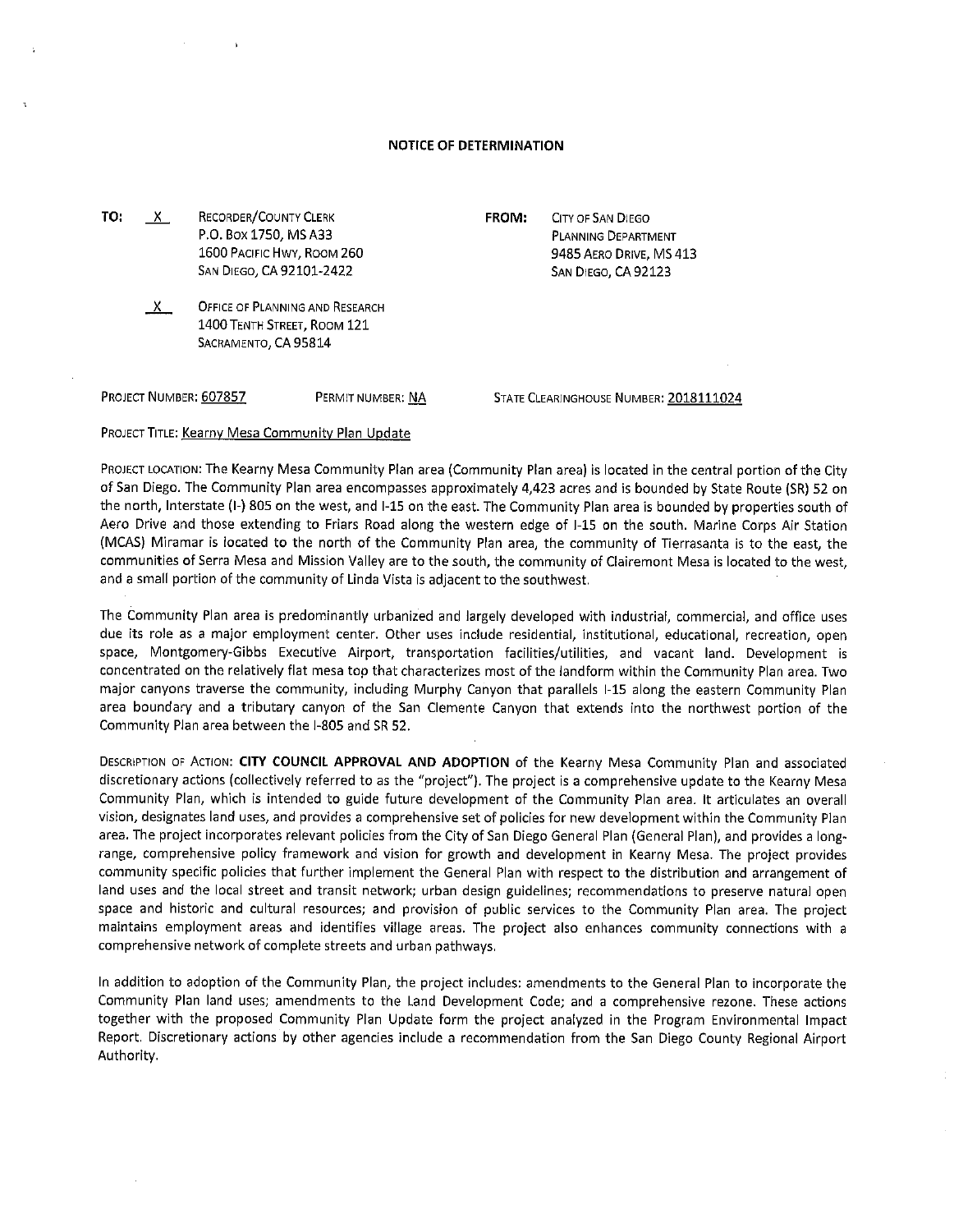PROJECT APPLICANT: City of San Diego Planning Department, 9485 Aero Drive, MS 413, San Diego, California 92123. Contact: Lisa Lind, Senior Planner, (619) 236-6531

This is to advise that the City of San Diego CITY COUNCIL on  $11/10/202$  (approved the above described project and made the following determinations:  $R-313308$ 

- 1. The project in its approved form  $X$  will will not have a significant effect on the environment.
- 2. An Environmental Impact Report was prepared for this project and certified pursuant to the provisions of CEQA.
- 3. Mitigation measures were made a condition of the approval of the project; and a Mitigation, Monitoring and Reporting Program was adopted for the project.
- 4. Findings were made pursuant to CEQA Guidelines Section 15091.
- 5. A Statement of Overriding Considerations was adopted for this project.

A record of project approval may be examined at the address above.

It is hereby certified that the final environmental report, including comments and responses, is available to the general public at the office of the Planning Department, 9485 Aero Drive, MS 413, San Diego, CA 92123.

Analyst: Rebecca Malone, Senior Planner Telephone:

Filed by:

Signatur Accos Mgmt Analyst Title

Reference: California Public Resources Code, Sections 21108 and 21152.